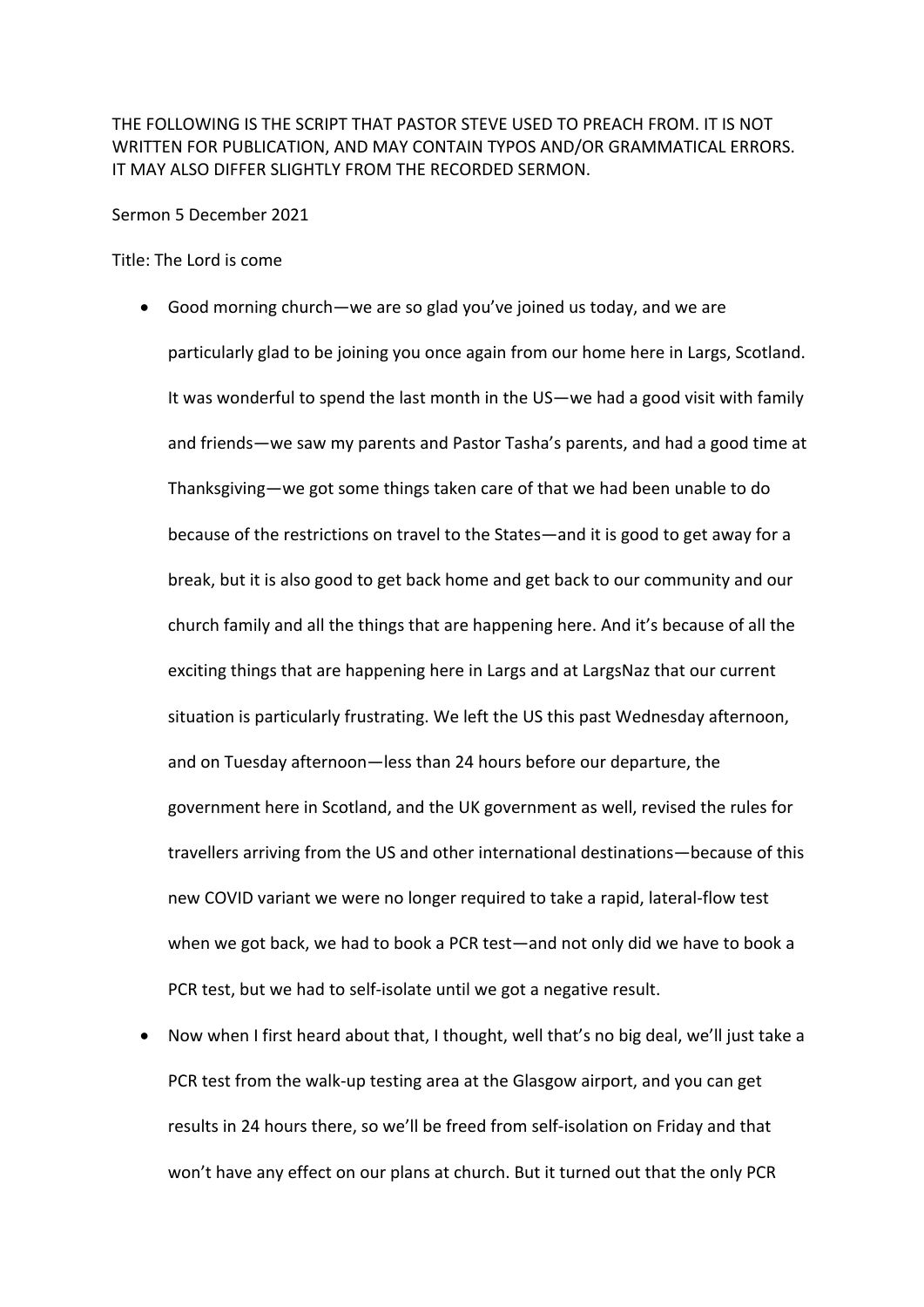tests that were acceptable were the ones that you order by mail and they send to your house and then you have to send back to a lab—and at the time I'm writing this the test still hasn't arrived even though we ordered it before we arrived and went through customs—we had to because we were required to—so it looks like we're going to be in COVID jail here at our house for a few days—and that wouldn't be so bad except that we had things planned at church—and we missed seeing all of you we were excited to get back and to decorate the sanctuary and to have worship and brunch and communion on Sunday

• And if you know me at all, you know that once I make a plan, I do not like to change it—not one bit—I can tolerate being spontaneous and not having a plan but if I go to the trouble of making a plan, I like to stick to it—and so when we got back on Thursday, even though we had ordered that PCR test I spent the rest of the day trying to figure out some other way that we could get a negative test result more quickly than the way it seemed that we were locked into doing it—well to make a long story short, by Friday morning I had to resign myself to the situation—and Pastor Tasha had been telling me that there was no need to get anxious or frustrated since we couldn't do anything about the situation anyway—we were just going to have to accept it—and by Friday morning I did just that—I accepted the fact that we were not going to be able to see the people that we were so excited to see—we were not going to be able to worship with our brothers and sisters on Sunday morning—we would not be able to have brunch on Sunday or serve communion and so we had to let people know that all that was cancelled—or at least postponed, which felt as bad as if it were cancelled to me—I was going to have to accept the situation but I was not happy about it.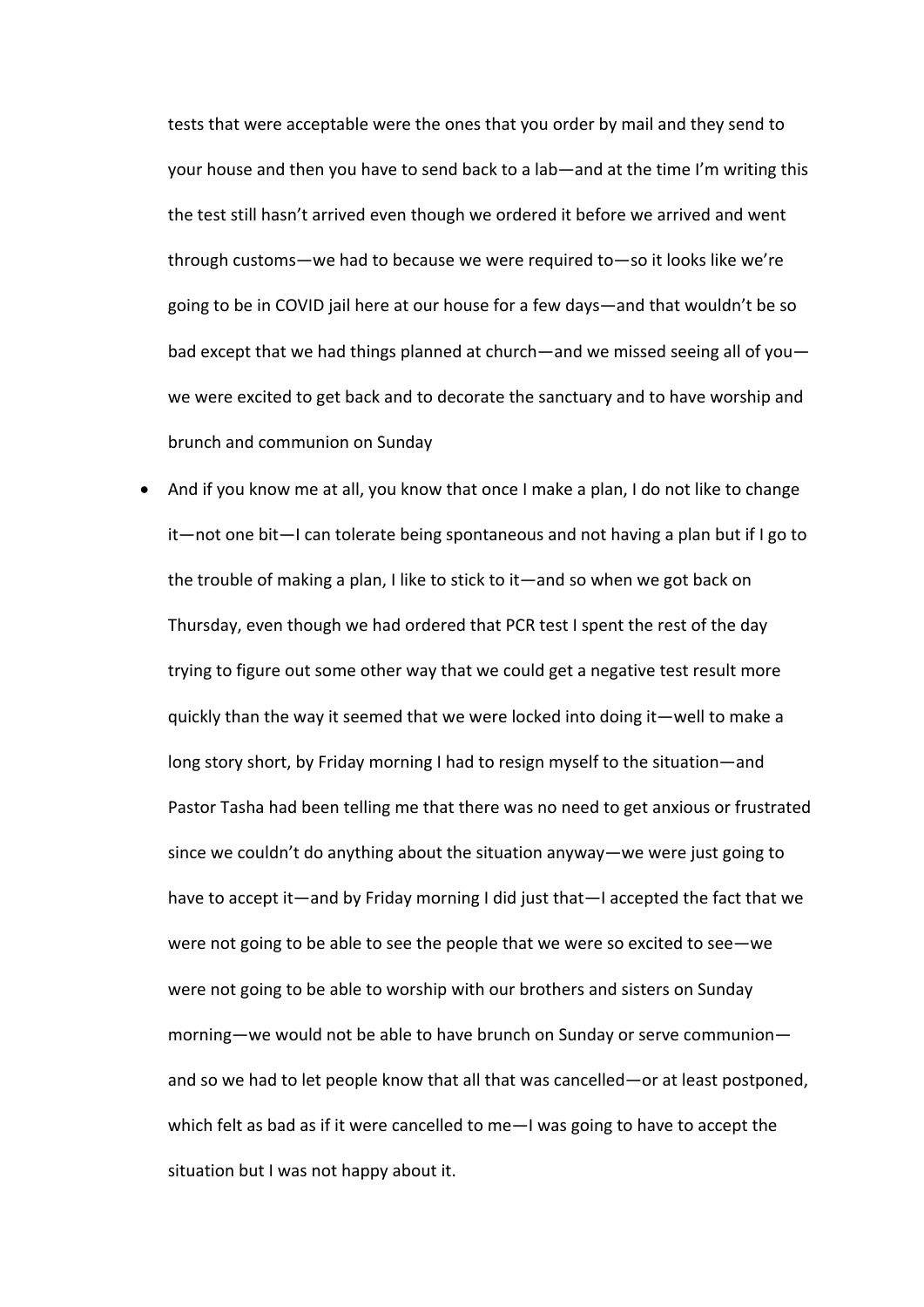- The fact was that we are still, even after almost two years, living in very trying times—times when sometimes things do not go the way we had planned—things do not turn out the way we expect—things get cancelled. And we don't have to be happy about it when things like that happen—but we can't let external situations and circumstances steal our joy, either.
- I've been reminded of that all this week as the words of James to the twelve tribes of the dispersion, in the first chapter of his epistle--those verses that you heard Pastor Tasha share with us, have been going through my mind and convicting me if I'm totally honest about it—they're worth repeating—James writes: 2 My brothers and sisters, whenever you face trials of any kind, consider it nothing but joy, 3 because you know that the testing of your faith produces endurance; 4 and let endurance have its full effect, so that you may be mature and complete, lacking in nothing.
- Whenever I read the book of James I remember that Martin Luther didn't have a lot of use for it—he didn't appreciate it much at all—he considered it an epistle of straw—but that's where we disagree, and I say this in all humility and deference to Martin Luther, because I know that he was almost certainly a lot brighter than I ambut it seems to me that Martin Luther thought that James was saying that if you do certain things you'll have faith, but it seems to me that what James is saying throughout his epistle is that if you have faith, you'll do certain things—let me say that again in a slightly different way: you don't have faith because you do certain things, but you do certain things because you have faith—if you have faith you'll love the Lord your God with all your your heart, soul and mind and you'll love your neighbour as yourself—if you have faith you'll store up treasures in heaven and not on earth, if you have faith you'll love your enemies, if you have faith you'll seek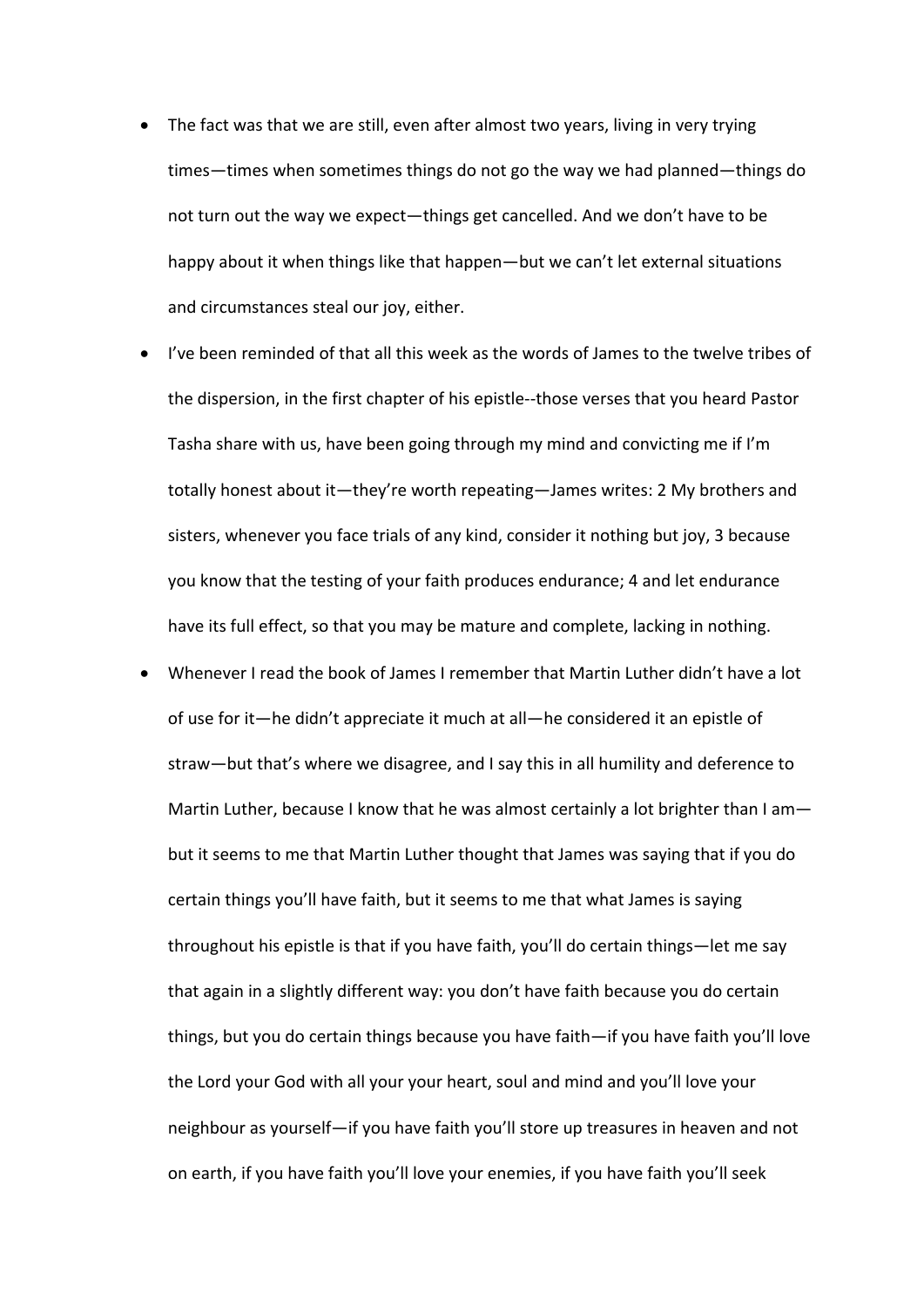justice, if you have faith you'll feed the hungry and heal the sick and house the homeless and clothe the naked and visit the imprisoned—you'll be a friend to the friendless, a champion for the powerless, a voice for the voiceless-- and so James' idea that faith without works is dead doesn't mean that works result in faith, that what you do will make you righteous or holy, but that faith results in works—if you're holy and righteous then that is going to result in you doing some things—that, as we at LargsNaz say in our Vision Statement, we say that holiness, that perfect love and heart cleansing that the Spirit works in us, transforms the way we think and act—not just the way we act but the way we think—not just the things we do but the way our minds work—and so when James says "consider it" he is referring to the way we think about our situations, about the events and the circumstances around us—and James tells us that even when we face trials of any kind—did you hear that? trials of any kind—consider it nothing but JOY—NOTHING but joy—because your faith is being tested and refined and you are being made mature and complete— James uses the same language in the Greek that Jesus used when he told folks to be perfect—when James talks about being mature and complete--that's Christian perfection—that's what we Wesleyans call holiness—and James connects that holiness with not only faith, but also with joy—

• Now James doesn't say "be happy about it" when you face trials of any kind—he says consider it nothing but joy—and that's important because as many writers, like CS Lewis have pointed out many times over the years—there's a big difference between joy and happiness—because happiness is associated with external situations—things that happen can make us happy or not depending on whether we want them to happen, whether we desire them to happen—but joy is more internal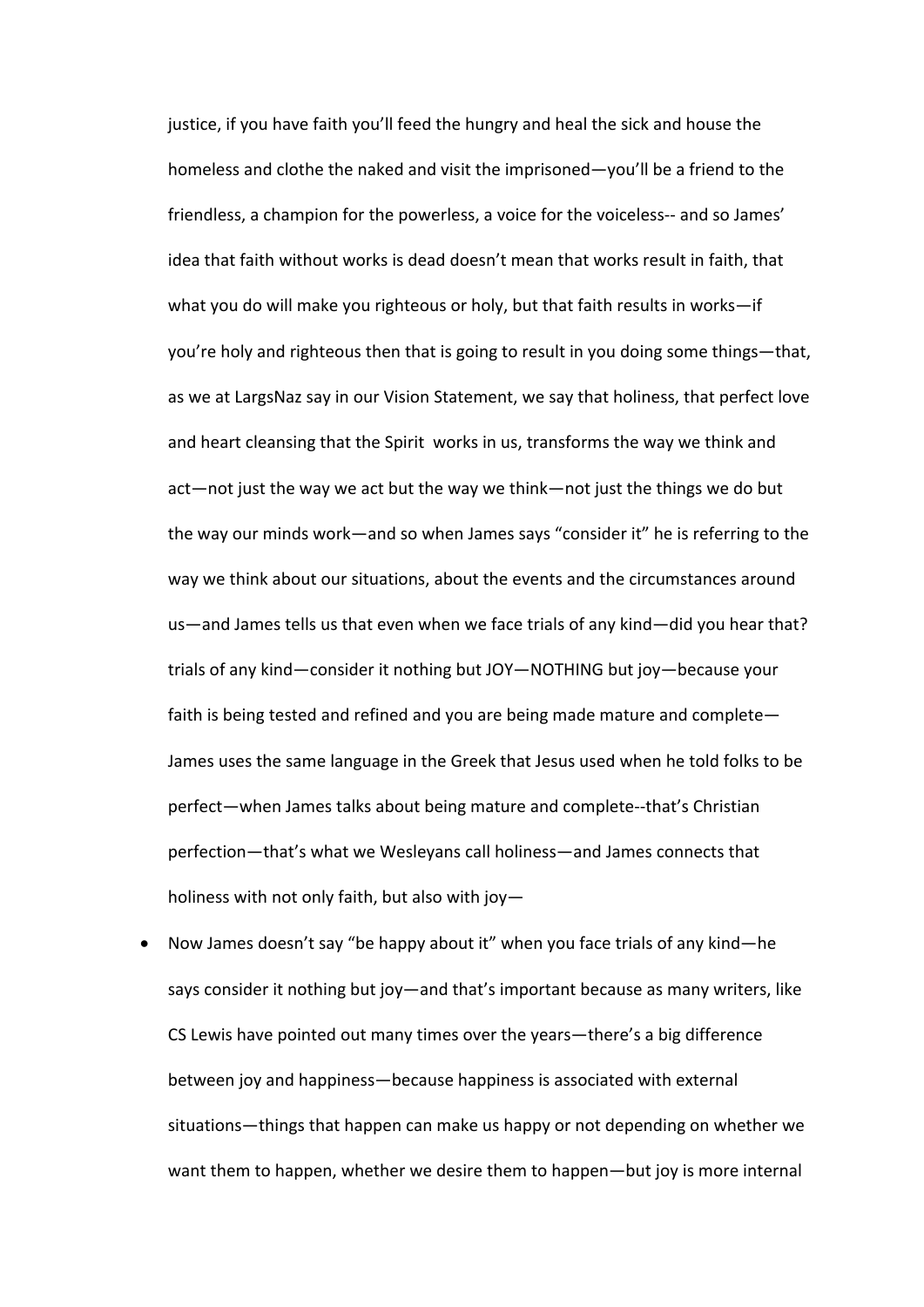and more general—it is that sense that all is well, that God will provide, that everything is going to turn out alright—and so joy is connected to faith and hope and so a person can have joy in the midst of trials, even in the midst of suffering, in the midst of unhappiness, even in the midst of confusion and longing for salvation.

- Longing for salvation, yearning for rescue from the present situation is something we talk about a lot during the Advent season—as we think about the prophets and the people of God who looked forward in faith and hope to the one who would change everything—the one who would bring Joy to the World.
- Joy to the World is going to be the theme of our sermons for the next few weeks, in Advent and Christmas, and you'll recognize it of course as the title of a very wellloved hymn.
- And that song, Joy to the World, was written in 1719 by the very well-known hymnwriter, Isaac Watts.
- JTTW is based on Psalm 98, Psalm 96, and Genesis 3: Psalm 98 and 96 are two Psalms that tell us about God's reign and Kingship and the way that He reigns over all of creation with equity and justice —the way that He rules the world–with truth and grace—and calls on all of creation, both heaven and earth—heaven and nature, to sing His praises--and Genesis 3 of course tells us the story of the Fall of Adam and Eve—the way that the very earth itself became cursed because of the sin of humanity's forebears—the way that sin and sorrows grew and thorns infested the ground—but Watt's hymn looks forward to the one whose appearance would change all that—looks to the one who comes to make his blessings flow, far as the curse is found.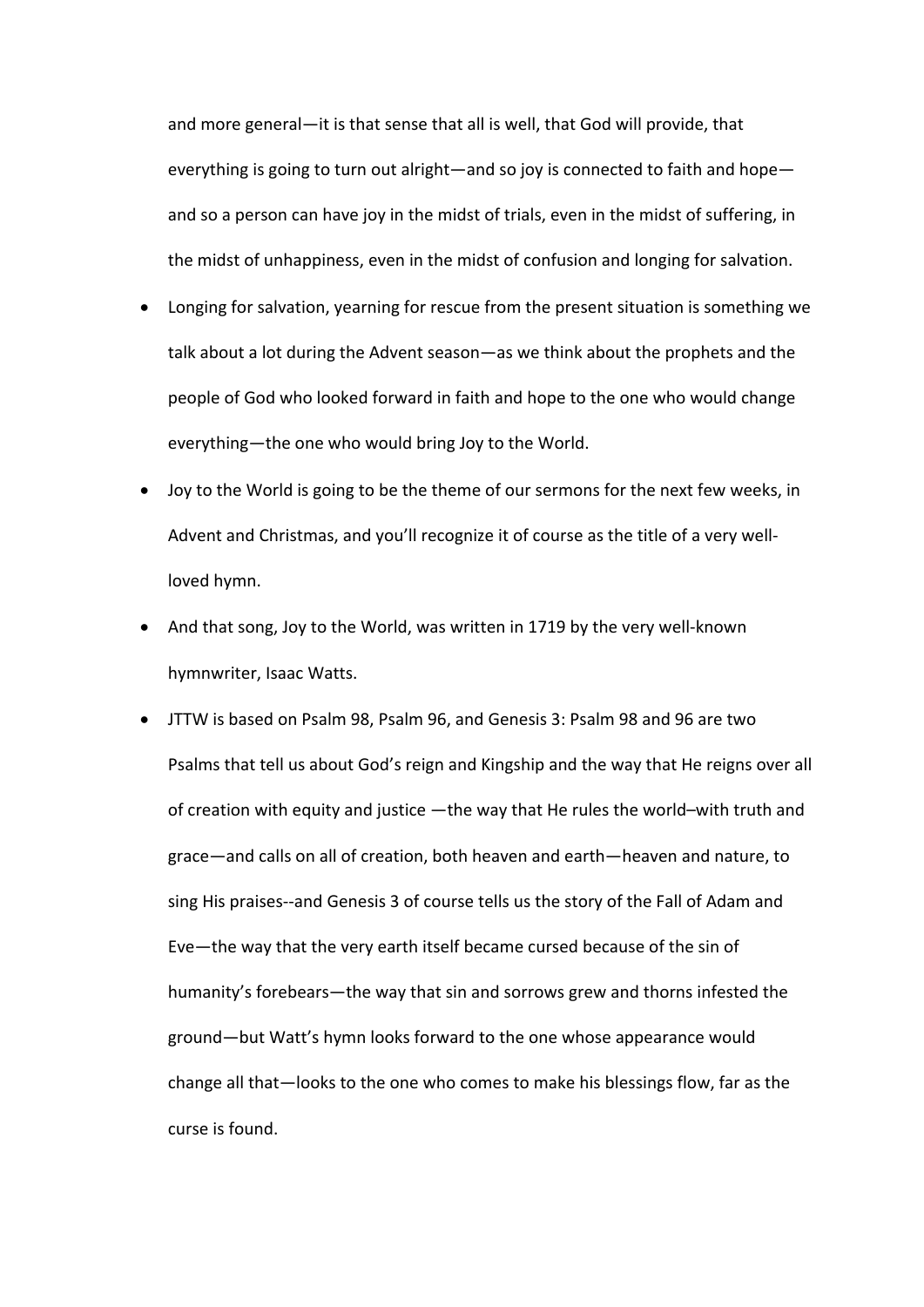- And so what Joy to the World does, is to interpret Psalms 98 and 96, and the Genesis story that preceded them, in light of the gospel—and so it is not surprising that the hymn was part of a collection that Watt's called "The Psalms of David: Imitated in the language of the New Testament, and applied to the Christian state and worship"—because that's what Watts is doing here—using the language of the Old Testament and the elements of its narratives to talk about what happens in the New Testament—in the Gospel—in particular, to tell the story of the way that the Son of God, the second person of the Godhead, appeared in history-- in the form of one particular human in a particular place at a particular time—the story of how, as the gospel of John put it, the eternal logos, the Living word, became flesh and dwelt among us—or as Eugene Peterson put it, the way that He The Word became flesh and blood, and moved into the neighborhood.
- And so we sing Joy to the World, and we hear it played on the radio, and we hear it when we're out shopping, around Christmastime
- In fact, by the end of the  $20<sup>th</sup>$  century, Joy to the World had become the most widely published Christmas hymn in all of North America—but this is despite the fact that when we really take a good look at its lyrics, it does not directly present any of the familiar elements of the Christmas or Advent narrative like some other Christmas songs, like Silent Night, or O Little Town of Bethlehem, or Away in a Manger do.
- There is not one iota of the Christmas story to be found here in these 4 verses, in these 142 words of Joy to the World --Isaac Watts did not include any mention of the angel Gabriel appearing to the virgin, or of shepherds abiding in their fields keeping watch over their flocks by night, or of the star appearing in the heavens or of the wise men that followed it, or the way that Herod tried to find out where the Messiah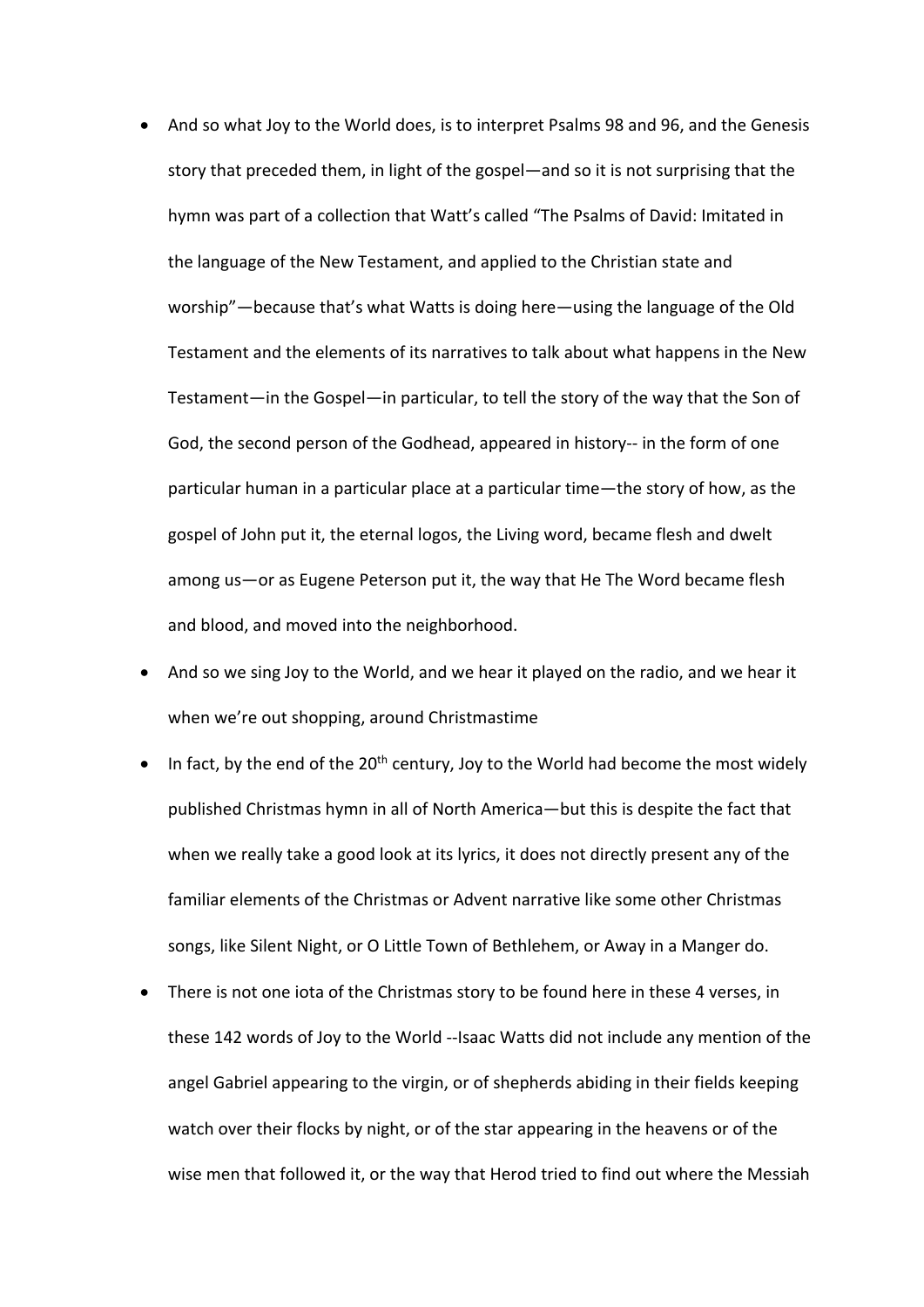had been born, there is no mention of Bethlehem or the manger or the inn at which there was no room, no mention of Joseph's dream or the flight to Egypt—in fact there's no mention of Joseph, or Mary, or even of Jesus at all—

- But on the other hand, we know what this song is about—audiences for 300 years have known what this song is about
- And so during Advent and Christmas, it is this song, Joy to the World, that will be providing the theme for our sermons, and we will be looking to its lyrics for inspiration as we journey toward and into the Christmas season, because even though Advent is a time of waiting, a time of anticipation, a time even some might say as Pastor Jacob did last week, of having the discipline to deny ourselves the full celebration of Christmas, there is, even in the waiting of Advent, a joy to be found a joy that emanates from the assurance of what lies ahead—because in Advent we do not wonder IF Christmas is coming, we do not question WHETHER God's promises will be fulfilled—we do not think, well, PERHAPS someday, MAYBE the Lord will appear—no, the waiting of Advent is an anticipation that takes place with the full assurance of FAITH—and it is that FAITH that we are reminded of on this second Sunday of Advent—the faith that the prophet Isaiah and John the Baptist demonstrated when they proclaimed that somebody's coming—they didn't say, "well maybe God will send somebody to help us," oh no, they spoke with the conviction of their faith—maybe they didn't know when, maybe they didn't know how, but they knew beyond any shadow of a doubt, that somebody was coming who was gonna change everything.
- And that somebody's coming is what brings Joy to the World—that somebody coming is what Isaac Watts is talking about in the lyrics of Joy to the World.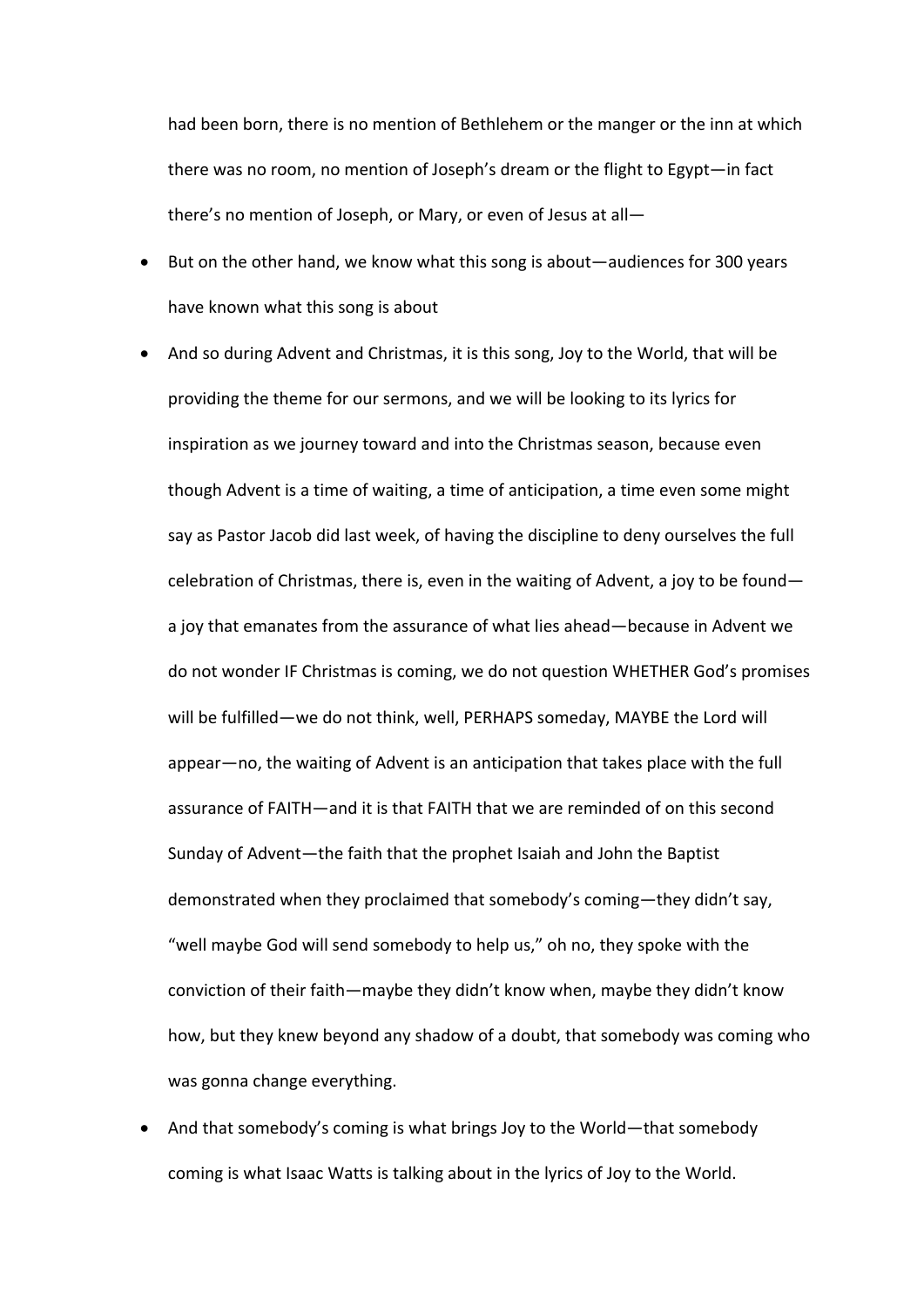- And so today I want to consider that first line of Isaac Watts' hymn—we all know it you probably heard it in your head when you heard the notes of that instrumental version that we started the service with—Joy to the world, the Lord is come.
- Joy to the World, the Lord is come.
- Now that phrasing, the way those words are put together, when you just consider them out of their context within this hymn, those words might sound a little strange to us—because we don't talk like that—I mean, I can't think of any other instance outside of singing this particular song, where I or anyone I know would say that the Lord or anybody else for that matter, "is come"—
- imagine if I walked into church one Sunday morning and said to you "Hey guess what, Pastor Tasha is come, isn't that great?"
- You'd probably think that you had misunderstood me or that I had misspoke, or maybe if you had some medical training you might think I was having a stroke, but you'd definitely wonder what in the world was going on, because you would be confused by the ambiguity in my diction—you might wonder, "well does he mean that Pastor Tasha is coming to the church—or that Pastor Tasha is already at the church—or maybe that Pastor Tasha came to the church earlier, at some point in the past?"
- And so when the phrase "the Lord is come" strikes our modern ears, it brings with it a multiplicity of meanings—it could suggest something that has happened in the past, or something that is happening in the present, or something that will happen in the future
- And that, I want to suggest this morning, is particularly relevant when we consider what we as Christians are doing when we celebrate Advent—when we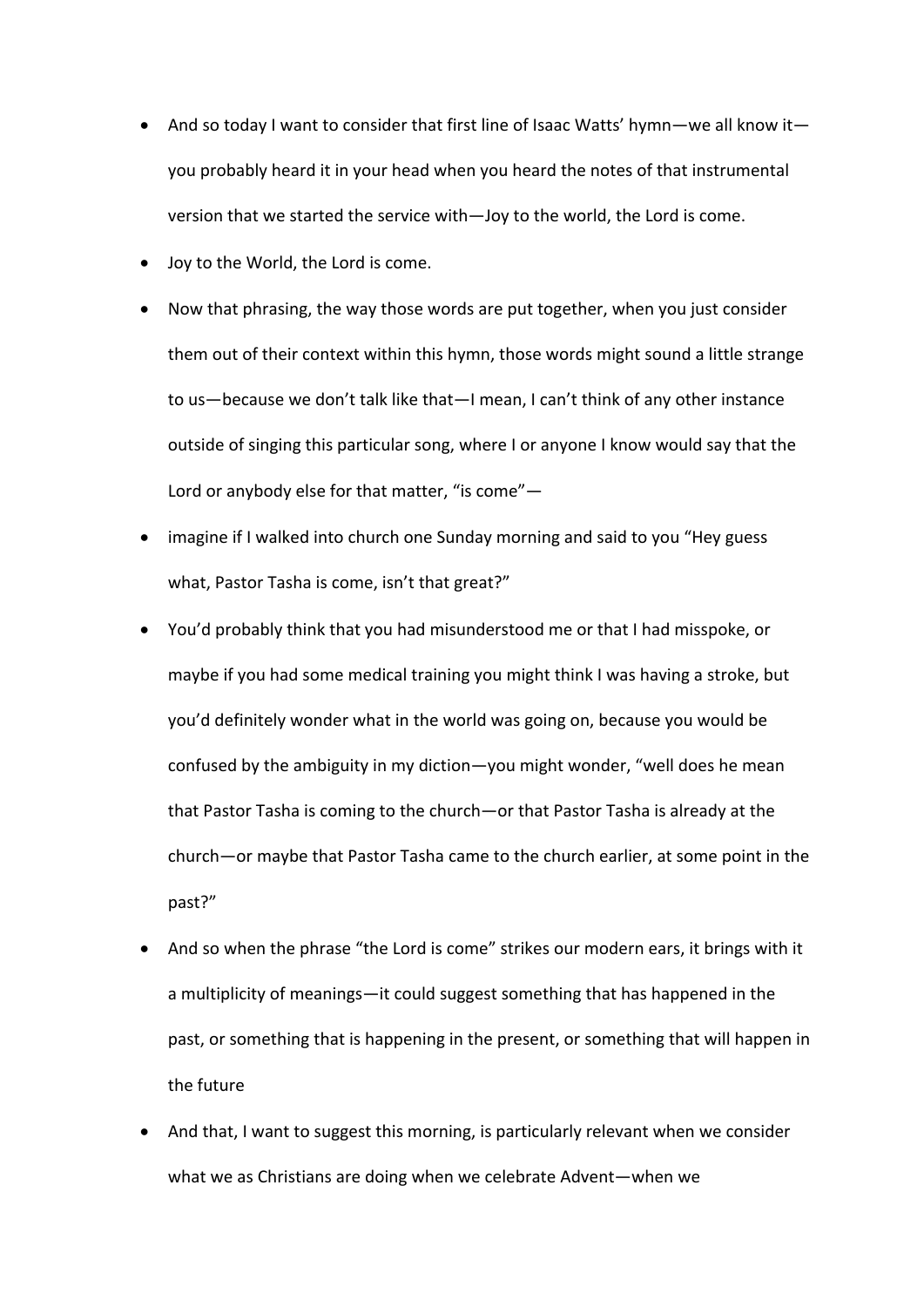commemorate and celebrate the arrival of Jesus as we look toward the Christmas season

- Because on the one hand, during the Advent season, we look forward to an event that has already happened.
- And I don't know if you've ever tried to explain Advent to someone who is not a Christian, or someone who is what we might call "unchurched," someone who doesn't have a knowledge of Christian tradition—but it can get a little tricky—you know, if such a person asks you, "What is Advent all about—what does it mean?" You might respond by saying that Advent is the time when we look forward to the arrival of Jesus—the coming of the Messiah into the world—it's a time of waiting for that event
- And they might say to you, as some folks have said to me, "but wasn't Jesus born about 2000 years ago?"
- And you'd say, "yes that's right, in a manger in Bethlehem," and they'd say, "so how can you look forward to something that's already happened?"
- And you might say, "well, we do this every year—the church year begins with a time of anticipation of Jesus' birth and then we sort of work through his life and his crucifixion and death and resurrection at Easter"
- And they might ask, "and you do this every year? You look forward and wait and anticipate something that not only happened 2000 years ago but also happened last year and the year before that and the year before that?"
- And that's when you might begin to realise that when you think about it, Advent, and Christmas, and Easter, and really all of our Christian lives are a proclamation that what happened in the past 2000 years ago is still happening in the present in 2021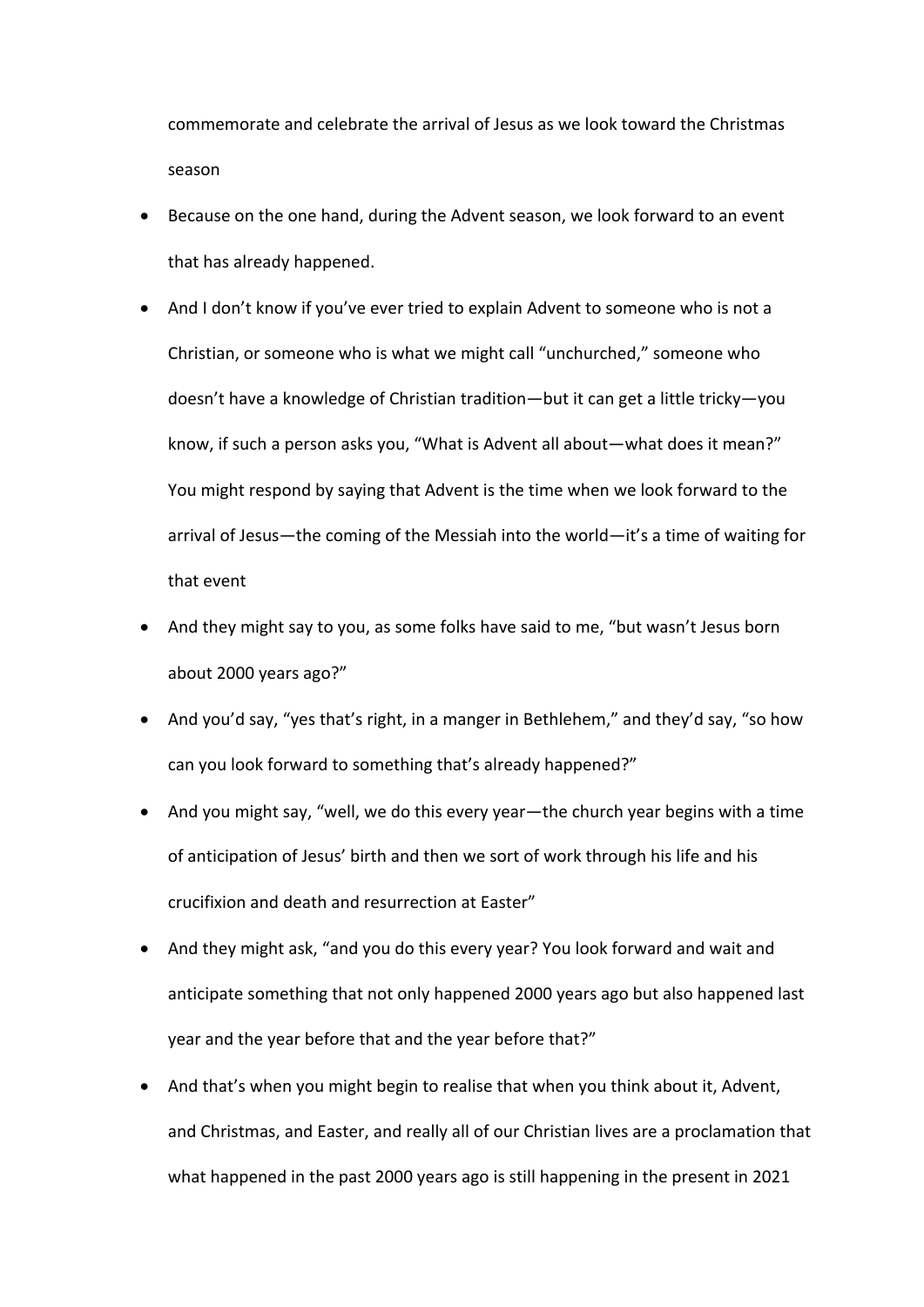and will be happening in the future—and that wrapped up in that past, present, and future is a reason for joy—a joy for all the world.

- When we sing "the Lord is come," we remember that the Lord DID come—the Lord, the Christ, the Messiah, the Saviour of the world, appeared in a manger in Bethlehem, in the very specific person of Jesus of Nazareth, and we remember that salvation is found not simply in the truths he taught, not just in agreeing with the things he said, but salvation is found in who He was, in the good news of his life and death and resurrection—the life and death and resurrection of this one particular person—joy to the world, the Lord is come—the Lord came to Bethlehem, where he grew up and taught and performed miracles and healed the sick and fed the hungry and suffered and died and rose again that we might believe the gospel and follow his example—that we might die to sin and be raised again in righteousness—joy to the world—the Lord is come.
- When we hear those words we are reminded that Jesus is alive in the present—in our own lives and in the church which is the body of Christ—and in the lives of the least of these—those that Jesus told us as you do unto them you do unto me—when we say that Jesus is called Emmanuel we are reminded that GOD IS with us--Jesus IS come—in the present—in us and with us each and every moment of each and every day, right now, right here—joy to the world, the Lord IS come.
- But those words also remind us that the Lord is coming—that there is a Kingdom that is not yet—a coming of the Lord to which we look forward
- And I know that a lot of Christians have a lot of ideas about what that looks like there are pre-millenials and post-millenials and folks that talk about realized eschatology but what is essential is that we affirm those words that we proclaim